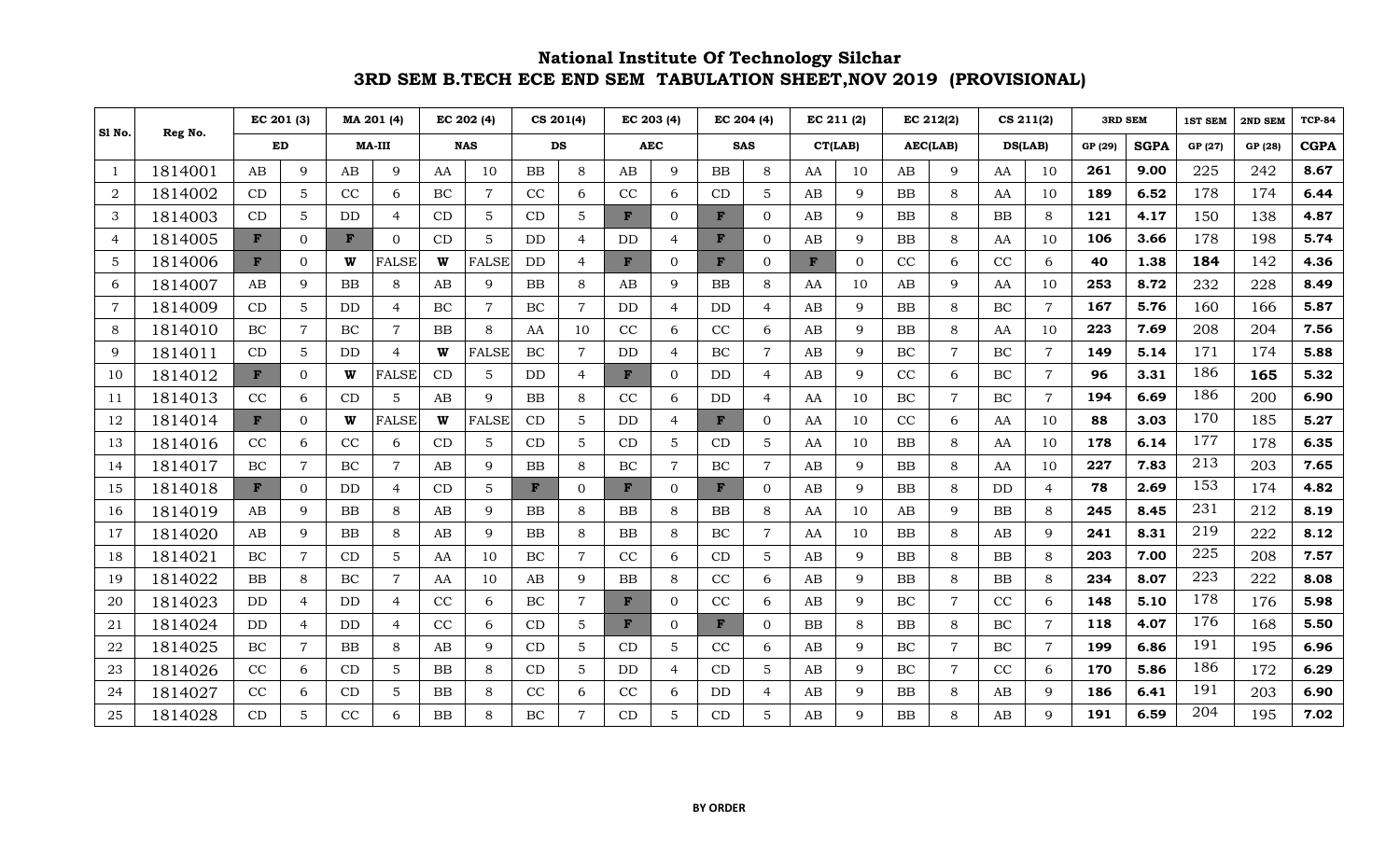|        | Reg No. |              | EC 201 (3)     |                | MA 201 (4)     |                        | EC 202 (4)     |                | CS 201(4)      |              | EC 203 (4)     |           | EC 204 (4)     |            | EC 211 (2)  |            | EC 212(2)      |           | CS 211(2)      | <b>3RD SEM</b> |             | <b>1ST SEM</b> | 2ND SEM | <b>TCP-84</b> |
|--------|---------|--------------|----------------|----------------|----------------|------------------------|----------------|----------------|----------------|--------------|----------------|-----------|----------------|------------|-------------|------------|----------------|-----------|----------------|----------------|-------------|----------------|---------|---------------|
| S1 No. |         | ED           |                | MA-III         |                | <b>NAS</b>             |                |                | <b>DS</b>      |              | <b>AEC</b>     |           | <b>SAS</b>     | CT(LAB)    |             |            | AEC(LAB)       | DS(LAB)   |                | GP (29)        | <b>SGPA</b> | GP (27)        | GP (28) | <b>CGPA</b>   |
| 26     | 1814029 | BC           | $\overline{7}$ | CC             | 6              | AA                     | 10             | CC             | 6              | CC           | 6              | CD        | $5\phantom{.}$ | AB         | 9           | BB         | 8              | AB        | 9              | 205            | 7.07        | 194            | 190     | 7.01          |
| 27     | 1814030 | F            | $\overline{0}$ | D <sub>D</sub> | $\overline{4}$ | <b>DD</b>              | $\overline{4}$ | D <sub>D</sub> | $\overline{4}$ | F            | $\mathbf{0}$   | F         | $\overline{0}$ | AB         | 9           | BC         | $\overline{7}$ | CC        | 6              | 92             | 3.17        | 131            | 152     | 4.46          |
| 28     | 1814032 | CD           | 5              | CD             | 5              | AB                     | $\mathbf Q$    | CC             | 6              | CC           | 6              | DD.       | $\overline{4}$ | AB         | $\mathbf Q$ | BB         | 8              | <b>BB</b> | 8              | 185            | 6.38        | 187            | 206     | 6.88          |
| 29     | 1814033 | CC           | 6              | BB             | 8              | BB                     | 8              | CD             | 5              | CD           | 5              | CC        | 6              | AB         | 9           | BC         | 7              | <b>BB</b> | 8              | 194            | 6.69        | 184            | 209     | 6.99          |
| 30     | 1814034 | CD           | 5              | CD             | 5              | BC.                    | $\overline{7}$ | CD             | $\overline{5}$ | CD           | $\overline{5}$ | F         | $\Omega$       | AA         | 10          | <b>BB</b>  | 8              | AB        | 9              | 157            | 5.41        | 196            | 181     | 6.36          |
| 31     | 1814035 | CD           | 5              | CC             | 6              | BC                     | $\overline{7}$ | <b>DD</b>      | $\overline{4}$ | <b>DD</b>    | $\overline{4}$ | CD        | 5              | AB         | 9           | <b>BB</b>  | 8              | AA        | 10             | 173            | 5.97        | 194            | 183     | 6.55          |
| 32     | 1814036 | AB           | 9              | AB             | 9              | AA                     | 10             | CC             | 6              | AB           | $\mathbf{Q}$   | BC        | $\overline{7}$ | AA         | 10          | AB         | 9              | $\rm BC$  | $\overline{7}$ | 243            | 8.38        | 224            | 213     | 8.10          |
| 33     | 1814037 | CD           | 5              | <b>DD</b>      | $\overline{4}$ | BC                     | $\overline{7}$ | CD             | 5              | $\mathbf{F}$ | $\mathbf{0}$   | <b>DD</b> | $\overline{4}$ | AB         | 9           | CC         | 6              | AB        | 9              | 143            | 4.93        | 155            | 166     | 5.52          |
| 34     | 1814038 | BC           | $\overline{7}$ | CC             | 6              | AB                     | $\mathbf Q$    | BB             | 8              | CC           | 6              | CD        | $\overline{5}$ | AB         | $\mathbf Q$ | BB         | 8              | AA        | 10             | 211            | 7.28        | 219            | 219     | 7.73          |
| 35     | 1814039 | $\mathbf{F}$ | $\mathbf{0}$   | W              | <b>FALSE</b>   | W                      | <b>FALSE</b>   | DD             | 4              | F            | $\overline{0}$ | F         | $\overline{0}$ | BB         | 8           | CC         | 6              | $\rm BC$  | $\tau$         | 58             | 2.00        | 162            | 107     | 3.89          |
| 36     | 1814040 | CD           | 5              | CC             | 6              | $\rm BB$               | 8              | CC             | 6              | CC           | 6              | CD        | 5              | AB         | $\mathbf Q$ | BB         | 8              | AA        | 10             | 193            | 6.66        | 212            | 205     | 7.26          |
| 37     | 1814041 | BC           | $\overline{7}$ | <b>BB</b>      | 8              | BC                     | 7              | <b>BB</b>      | 8              | CC           | 6              | CD        | 5              | AB         | $\mathbf Q$ | BC         | $\overline{7}$ | AA        | 10             | 209            | 7.21        | 218            | 198     | 7.44          |
| 38     | 1814042 | BC           | $\overline{7}$ | BC             | $\overline{7}$ | BB                     | 8              | CC             | 6              | $\rm BC$     | $\overline{7}$ | BB        | 8              | AB         | 9           | BB         | 8              | AA        | 10             | 219            | 7.55        | 210            | 201     | 7.50          |
| 39     | 1814043 | <b>BB</b>    | 8              | CC             | 6              | AB                     | $\mathbf Q$    | BB             | 8              | CC           | 6              | BB        | 8              | AB         | $\mathbf Q$ | AB         | 9              | AA        | 10             | 228            | 7.86        | 217            | 200     | 7.68          |
| 40     | 1814044 | CC           | 6              | $\rm BC$       | $\overline{7}$ | $\mathbf{A}\mathbf{B}$ | 9              | CC             | 6              | CD           | 5              | CD        | 5              | AB         | 9           | BB         | 8              | CC        | 6              | 192            | 6.62        | 197            | 196     | 6.96          |
| 41     | 1814045 | CD           | 5              | CC             | 6              | BB                     | 8              | CD             | 5              | CC           | 6              | DD.       | $\overline{4}$ | AB         | $\mathbf Q$ | AB         | 9              | AB        | 9              | 185            | 6.38        | 177            | 198     | 6.67          |
| 42     | 1814046 | F            | $\mathbf{0}$   | CD             | 5              | BC                     | $\overline{7}$ | CD             | 5              | CD           | 5              | DD.       | $\overline{4}$ | AB         | $\mathbf Q$ | <b>BB</b>  | 8              | AB        | 9              | 156            | 5.38        | 164            | 168     | 5.81          |
| 43     | 1814047 | BC           | $\overline{7}$ | CC             | 6              | BB                     | 8              | CC             | 6              | CC           | 6              | CC        | 6              | AA         | 10          | AB         | 9              | AA        | 10             | 207            | 7.14        | 193            | 194     | 7.07          |
| 44     | 1814048 | CD           | 5              | CD             | 5              | BC                     | $\overline{7}$ | CD             | 5              | CD           | 5              | CD        | $\overline{5}$ | AB         | $\mathbf Q$ | <b>BB</b>  | 8              | BC        | $\overline{7}$ | 171            | 5.90        | 198            | 183     | 6.57          |
| 45     | 1814049 | AB           | 9              | BB             | 8              | AB                     | 9              | BB             | 8              | AB           | $\mathbf Q$    | BB        | 8              | AA         | 10          | AB         | 9              | AA        | 10             | 253            | 8.72        | 229            | 235     | 8.54          |
| 46     | 1814050 | AB           | 9              | AB             | 9              | $\mathbf{A}\mathbf{B}$ | $\mathbf Q$    | BC             | $\overline{7}$ | BB           | 8              | CC        | 6              | AA         | 10          | $\rm BC$   | $\overline{7}$ | AA        | 10             | 237            | 8.17        | 231            | 233     | 8.35          |
| 47     | 1814051 | BC           | $\overline{7}$ | BC             | $\overline{7}$ | BB                     | 8              | CD             | 5              | CC           | 6              | CC        | 6              | ${\bf BB}$ | 8           | ${\bf BB}$ | 8              | AB        | 9              | 199            | 6.86        | 204            | 195     | 7.12          |
| 48     | 1814052 | $\mathbf{F}$ | $\Omega$       | F              | $\overline{0}$ | $\mathbf{F}$           | $\Omega$       | <b>DD</b>      | $\overline{4}$ | F            | $\overline{0}$ | F         | $\overline{0}$ | BB         | 8           | CC         | 6              | CC        | 6              | 56             | 1.93        | 91             | 98      | 2.92          |
| 49     | 1814053 | CD           | 5              | DD             | 4              | W                      | <b>FALSE</b>   | CD             | 5              | DD           | $\overline{4}$ | DD        | $\overline{4}$ | BB         | 8           | $\rm BC$   | $\overline{7}$ | $\rm BC$  | $\overline{7}$ | 127            | 4.38        | 158            | 140     | 5.06          |
| 50     | 1814054 | F            | $\Omega$       | F              | $\Omega$       | CC                     |                | <b>DD</b>      | $\overline{a}$ | F            | ∩              | F         | $\Omega$       | <b>BB</b>  | 8           | BC         | 7              | CC        | 6              | 82             | 2.83        | 127            | 116     | 3.87          |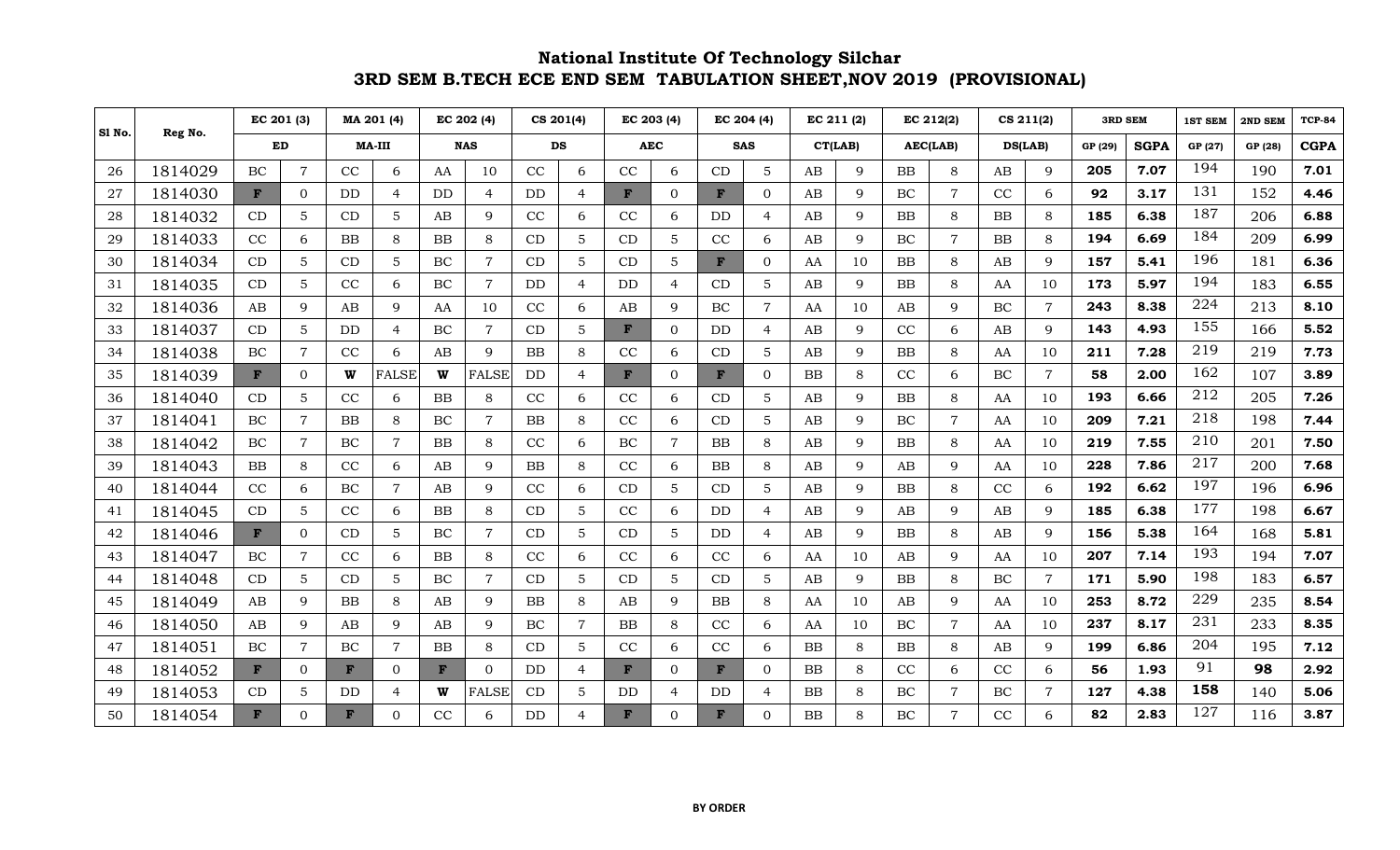|        |         | EC 201 (3) |                | MA 201 (4)   |                | EC 202 (4) |                | CS 201(4) |                | EC 203 (4) |                | EC 204 (4) |                 | EC 211 (2) |                | EC 212(2)  |                | CS 211(2) |                | <b>3RD SEM</b> |             | 1ST SEM | 2ND SEM | <b>TCP-84</b> |
|--------|---------|------------|----------------|--------------|----------------|------------|----------------|-----------|----------------|------------|----------------|------------|-----------------|------------|----------------|------------|----------------|-----------|----------------|----------------|-------------|---------|---------|---------------|
| SI No. | Reg No. | ED         |                | $MA-III$     |                | <b>NAS</b> |                | <b>DS</b> |                |            | <b>AEC</b>     |            | <b>SAS</b>      |            | CT(LAB)        |            | AEC(LAB)       | DS(LAB)   |                | GP (29)        | <b>SGPA</b> | GP (27) | GP (28) | <b>CGPA</b>   |
| 51     | 1814056 | BC         | $\overline{7}$ | CC           | 6              | BC         | $\overline{7}$ | <b>DD</b> | $\overline{4}$ | BC         | $\overline{7}$ | F          | $\overline{0}$  | AB         | 9              | BB         | 8              | <b>BB</b> | 8              | 167            | 5.76        | 181     | 197     | 6.49          |
| 52     | 1814057 | $\rm BC$   | $\overline{7}$ | BC           | $\overline{7}$ | AA         | 10             | $\rm BC$  | $\overline{7}$ | BB         | 8              | CD         | $5\overline{)}$ | AA         | 10             | AB         | 9              | <b>BB</b> | 8              | 223            | 7.69        | 183     | 208     | 7.31          |
| 53     | 1814058 | BC         | 7              | CC           | 6              | CC         | 6              | CC        | 6              | DD.        | $\overline{4}$ | CD         | $5\phantom{.0}$ | AB         | 9              | BC         | $\overline{7}$ | AB        | 9              | 179            | 6.17        | 186     | 193     | 6.64          |
| 54     | 1814059 | F          | $\Omega$       | W            | <b>FALSE</b>   | W          | <b>FALSE</b>   | CD        | 5              | F          | $\overline{0}$ | F          | $\overline{0}$  | AB         | 9              | CC         | 6              | CC        | 6              | 62             | 2.14        | 152     | 160     | 4.45          |
| 55     | 1814060 | <b>BB</b>  | 8              | BC           | $\overline{7}$ | <b>BB</b>  | 8              | <b>DD</b> | $\overline{4}$ | AB         | 9              | CD         | 5               | AA         | 10             | BC         | $\overline{7}$ | BC        | $\overline{7}$ | 204            | 7.03        | 188     | 215     | 7.23          |
| 56     | 1814062 | BC         | $\overline{7}$ | BC           | $\overline{7}$ | BC         | $\overline{7}$ | <b>DD</b> | $\overline{4}$ | CD         | 5              | CD         | 5               | AB         | 9              | BB         | 8              | AA        | 10             | 187            | 6.45        | 207     | 186     | 6.90          |
| 57     | 1814063 | AB         | $\mathbf{Q}$   | BC           | $\overline{7}$ | BB         | 8              | CC        | 6              | BC         |                | BC         | $\overline{7}$  | AA         | 10             | BB         | 8              | AA        | 10             | 223            | 7.69        | 226     | 221     | 7.98          |
| 58     | 1814064 | F          | $\overline{0}$ | DD           | $\overline{4}$ | CC         | 6              | CD        | 5              | DD         | $\overline{4}$ | F          | $\overline{0}$  | AB         | 9              | BC         | $\overline{7}$ | CC        | 6              | 120            | 4.14        | 170     | 173     | 5.51          |
| 59     | 1814065 | F          | $\Omega$       | CD           | 5              | CD         | 5              | CC        | 6              | CD         | 5              | F          | $\Omega$        | BC         | $\overline{7}$ | BB         | 8              | AA        | 10             | 134            | 4.62        | 187     | 159     | 5.71          |
| 60     | 1814066 | <b>DD</b>  | $\overline{4}$ | $\mathbf{F}$ | $\overline{0}$ | W          | <b>FALSE</b>   | CD        | 5              | DD         | 4              | F          | $\overline{0}$  | AB         | 9              | BB         | 8              | BC        | $\overline{7}$ | 96             | 3.31        | 165     | 118     | 4.51          |
| 61     | 1814067 | AB         | 9              | <b>BB</b>    | 8              | AA         | 10             | BB        | 8              | BB         | 8              | $\rm BC$   | $\overline{7}$  | AA         | 10             | AB         | 9              | AA        | 10             | 249            | 8.59        | 233     | 223     | 8.39          |
| 62     | 1814068 | BC         | $\overline{7}$ | CC           | 6              | <b>BB</b>  | 8              | CC        | 6              | CD         | 5              | DD         | $\overline{4}$  | AB         | 9              | <b>BB</b>  | 8              | AB        | 9              | 189            | 6.52        | 195     | 189     | 6.82          |
| 63     | 1814069 | AB         | $\mathbf Q$    | BB           | 8              | BB         | 8              | BC        | $\overline{7}$ | <b>BC</b>  | $\overline{7}$ | CD         | $\overline{5}$  | AA         | 10             | BB         | 8              | BB        | 8              | 219            | 7.55        | 209     | 209     | 7.58          |
| 64     | 1814070 | CC         | 6              | CC           | 6              | BC         | 7              | CC        | 6              | <b>DD</b>  | $\overline{4}$ | CD         | $5\overline{)}$ | AB         | 9              | BC         | $\overline{7}$ | BC        | $\overline{7}$ | 176            | 6.07        | 185     | 172     | 6.35          |
| 65     | 1814071 | CC         | 6              | CD           | 5              | CD         | 5              | CC        | 6              | CD         | 5              | CD         | 5               | AA         | 10             | $\rm BC$   | $\overline{7}$ | AA        | 10             | 176            | 6.07        | 234     | 184     | 7.07          |
| 66     | 1814072 | <b>BB</b>  | 8              | CC           | 6              | CC         | 6              | <b>BB</b> | 8              | BC         | $\overline{7}$ | CC         | 6               | AB         | 9              | AB         | 9              | BC        | $\overline{7}$ | 206            | 7.10        | 209     | 202     | 7.35          |
| 67     | 1814073 | CD         | 5              | CD           | 5              | CD         | 5              | CD        | 5              | DD         | $\overline{4}$ | <b>DD</b>  | $\overline{4}$  | BB         | 8              | BC         | $\overline{7}$ | AB        | 9              | 155            | 5.34        | 174     | 171     | 5.95          |
| 68     | 1814074 | CD         | 5              | $\mathbf{F}$ | $\overline{0}$ | BC         | $\overline{7}$ | CC        | 6              | DD.        | $\overline{4}$ | <b>DD</b>  | $\overline{4}$  | <b>BB</b>  | 8              | BC         | $\overline{7}$ | AB        | 9              | 147            | 5.07        | 159     | 182     | 5.81          |
| 69     | 1814075 | BC         | $\overline{7}$ | <b>BB</b>    | 8              | BB         | 8              | AB        | 9              | $\rm BC$   | $\overline{7}$ | AB         | 9               | AA         | 10             | BB         | 8              | AA        | 10             | 241            | 8.31        | 199     | 204     | 7.67          |
| 70     | 1814076 | CC         | 6              | CD           | 5              | <b>BC</b>  | $\overline{7}$ | CD        | 5              | CD         | $\overline{5}$ | CD         | 5               | AB         | 9              | BB         | 8              | CC        | 6              | 172            | 5.93        | 194     | 176     | 6.45          |
| 71     | 1814077 | CD         | 5              | $\mathbf{F}$ | $\overline{0}$ | W          | <b>FALSE</b>   | DD        | $\overline{4}$ | <b>DD</b>  | $\overline{4}$ | F          | $\overline{0}$  | BB         | 8              | CC         | 6              | BC        | $\overline{7}$ | 89             | 3.07        | 160     | 108     | 4.25          |
| 72     | 1814078 | <b>BB</b>  | 8              | BC           | $\overline{7}$ | BB         | 8              | $\rm BC$  | $\overline{7}$ | <b>BB</b>  | 8              | CC         | 6               | AA         | 10             | ${\rm BB}$ | 8              | AB        | 9              | 222            | 7.66        | 217     | 220     | 7.85          |
| 73     | 1814079 | $\rm BC$   | $\overline{7}$ | CD           | 5              | $\rm BC$   | 7              | CC        | 6              | DD         | $\overline{4}$ | CD         | 5               | AB         | 9              | BB         | 8              | BC        | $\overline{7}$ | 177            | 6.10        | 193     | 183     | 6.58          |
| 74     | 1814080 | BC         | $\overline{7}$ | BC           | $\overline{7}$ | BC         | 7              | CC        | 6              | CC         | 6              | CD         | 5               | AB         | 9              | BB         | 8              | $\rm BC$  | $\overline{7}$ | 193            | 6.66        | 209     | 195     | 7.11          |
| 75     | 1814081 | AB         | q              | AB           | 9              | BB         |                | BB        | 8              | BC         |                | BC         | $\overline{7}$  | AA         | 10             | BB         | 8              | $\rm AB$  | 9              | 237            | 8.17        | 220     | 225     | 8.12          |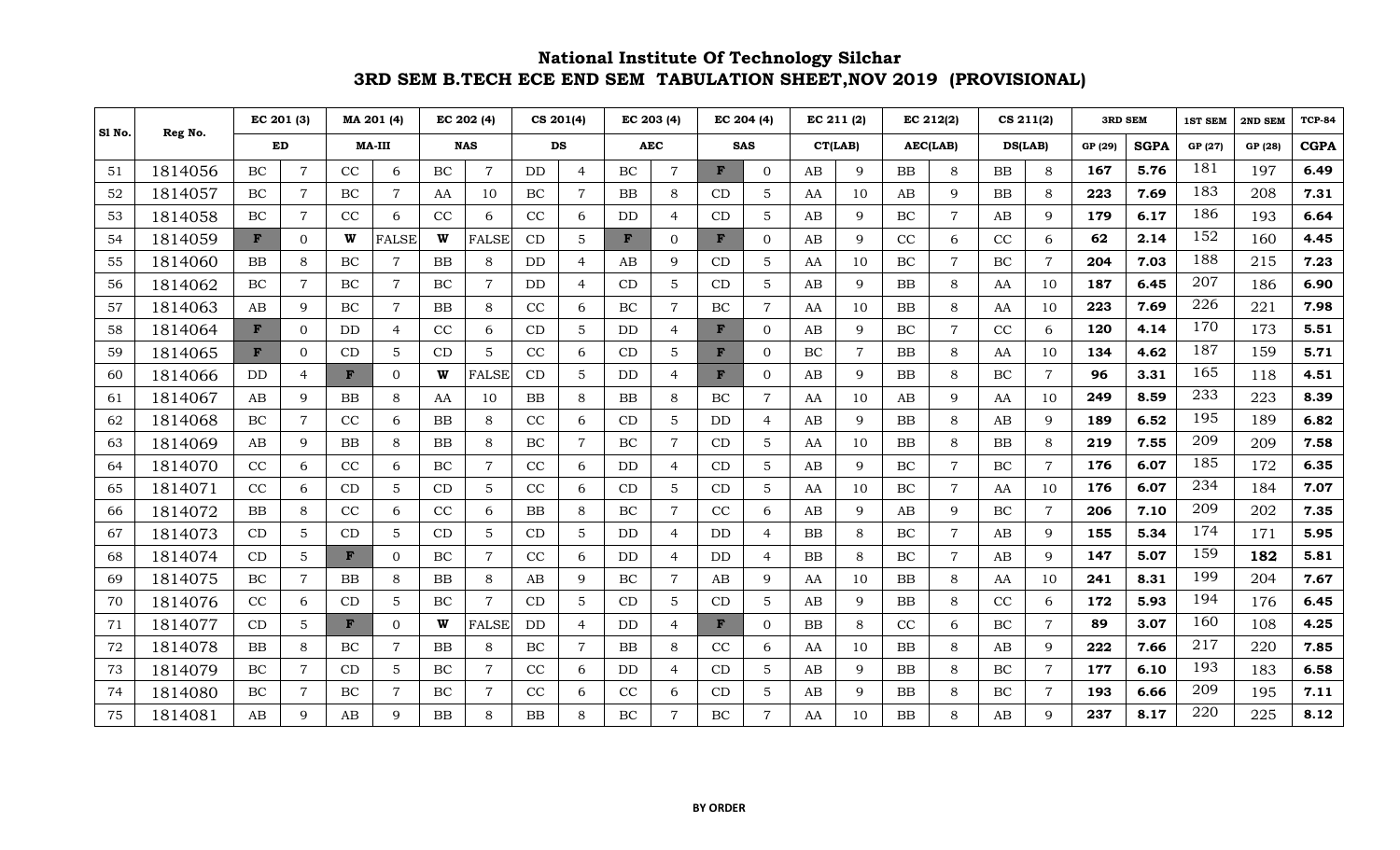|        |         | EC 201 (3) |                | MA 201 (4)    |                | EC 202 (4) |                             | CS 201(4) |                          | EC 203 (4) |                | EC 204 (4)   |                | EC 211 (2) |         | EC 212(2) |                | CS 211(2) |                | <b>3RD SEM</b> |             | <b>1ST SEM</b> | 2ND SEM | <b>TCP-84</b> |
|--------|---------|------------|----------------|---------------|----------------|------------|-----------------------------|-----------|--------------------------|------------|----------------|--------------|----------------|------------|---------|-----------|----------------|-----------|----------------|----------------|-------------|----------------|---------|---------------|
| Sl No. | Reg No. | ED         |                | <b>MA-III</b> |                | <b>NAS</b> |                             | DS        |                          |            | <b>AEC</b>     |              | <b>SAS</b>     |            | CT(LAB) |           | AEC(LAB)       | DS(LAB)   |                | GP (29)        | <b>SGPA</b> | GP (27)        | GP (28) | <b>CGPA</b>   |
| 76     | 1814082 | <b>BB</b>  | 8              | <b>BB</b>     | 8              | <b>BB</b>  | $\mathcal{R}_{\mathcal{A}}$ | BC        | $\overline{7}$           | BC         | $\overline{7}$ | <b>BB</b>    | 8              | AA         | 10      | <b>BB</b> | 8              | BC        | $\overline{7}$ | 226            | 7.79        | 226            | 202     | 7.79          |
| 77     | 1814083 | DD         | $\overline{4}$ | W             | <b>FALSE</b>   | W          | <b>FALSE</b>                | <b>DD</b> | $\overline{4}$           | F          | $\overline{0}$ | F            | $\overline{0}$ | BB         | 8       | BC        | $\overline{7}$ | BC        | $\overline{7}$ | 72             | 2.48        | 140            | 102     | 3.74          |
| 78     | 1814084 | CD         | 5              | F             | $\overline{0}$ | <b>DD</b>  | $\overline{4}$              | CC        | 6                        | CD         | 5              | F            | $\mathbf{0}$   | AB         | 9       | <b>BB</b> | 8              | <b>BB</b> | 8              | 125            | 4.31        | 189            | 164     | 5.69          |
| 79     | 1814085 | BC         | $\overline{7}$ | BC            | $\overline{7}$ | CC         | 6                           | CD        | 5                        | <b>BB</b>  | 8              | CC           | 6              | AB         | 9       | <b>BB</b> | 8              | BC        | $\overline{7}$ | 197            | 6.79        | 179            | 172     | 6.52          |
| 80     | 1814087 | CC         | 6              | CD            | 5              | BC         | 7                           | CD        | $\overline{5}$           | CD         | 5              | CD           | 5              | AB         | 9       | BB        | 8              | BB        | 8              | 176            | 6.07        | 162            | 174     | 6.10          |
| 81     | 1814088 | DD         | $\overline{4}$ | W             | <b>FALSE</b>   | W          | <b>FALSE</b>                | <b>DD</b> | $\overline{4}$           | F          | $\overline{0}$ | F            | $\overline{0}$ | BB         | 8       | CC        | 6              | CC        | 6              | 68             | 2.34        | 129            | 135     | 3.95          |
| 82     | 1814089 | BC         | $\overline{7}$ | CD            | 5              | CC         | 6                           | $\rm BC$  | $\overline{7}$           | CC         | 6              | CD           | 5              | AB         | 9       | BB        | 8              | <b>BB</b> | 8              | 187            | 6.45        | 187            | 178     | 6.57          |
| 83     | 1814090 | BC         | $\overline{7}$ | <b>BB</b>     | 8              | AB         | 9                           | BC        | $\overline{7}$           | $\rm CC$   | 6              | CC           | 6              | AB         | 9       | AB        | 9              | AB        | 9              | 219            | 7.55        | 185            | 199     | 7.18          |
| 84     | 1814091 | <b>BB</b>  | 8              | <b>BB</b>     | 8              | BC         | 7                           | CD        | $\overline{5}$           | BC         | $\overline{7}$ | BC           | $\overline{7}$ | AB         | 9       | <b>BB</b> | 8              | <b>BB</b> | 8              | 210            | 7.24        | 214            | 198     | 7.40          |
| 85     | 1814092 | AB         | 9              | CD            | 5              | BB         | 8                           | CC        | 6                        | CC         | 6              | CC           | 6              | AB         | 9       | AB        | 9              | AA        | 10             | 207            | 7.14        | 225            | 171     | 7.18          |
| 86     | 1814093 | AB         | 9              | BC            | $\overline{7}$ | AB         | q                           | $\rm BC$  | $\overline{7}$           | BC         | 7              | BC           | $\overline{7}$ | AA         | 10      | AB        | 9              | AB        | 9              | 231            | 7.97        | 217            | 217     | 7.92          |
| 87     | 1814094 | BB         | 8              | <b>BB</b>     | 8              | BB         | 8                           | CD        | $\overline{5}$           | DD         | $\overline{4}$ | CC           | 6              | AB         | 9       | BB        | 8              | CC        | 6              | 194            | 6.69        | 203            | 210     | 7.23          |
| 88     | 1814095 | BB         | 8              | CD            | 5              | CC         | 6                           | $\rm BC$  | $\overline{7}$           | $\rm BC$   | $\overline{7}$ | DD           | $\overline{4}$ | AA         | 10      | BB        | 8              | BB        | 8              | 192            | 6.62        | 188            | 174     | 6.60          |
| 89     | 1814096 | F          | $\overline{0}$ | F             | $\overline{0}$ | DD         | $\overline{4}$              | CD        | 5                        | DD         | $\overline{4}$ | $\mathbf{F}$ | $\overline{0}$ | AB         | 9       | BC        | $\overline{7}$ | CD        | 5              | 94             | 3.24        | 113            | 146     | 4.20          |
| 90     | 1814097 | <b>BB</b>  | 8              | CD            | 5              | BC         | 7                           | <b>BB</b> | 8                        | $\rm BC$   | $\overline{7}$ | DD           | $\overline{4}$ | AB         | 9       | BB        | 8              | AA        | 10             | 202            | 6.97        | 199            | 178     | 6.89          |
| 91     | 1814098 | CC         | 6              | CD            | 5              | CC         | 6                           | CD        | $\overline{5}$           | CD         | 5              | CD           | 5              | AB         | 9       | BC        | $\overline{7}$ | BC        | $\overline{7}$ | 168            | 5.79        | 186            | 178     | 6.33          |
| 92     | 1814099 | AB         | 9              | AB            | 9              | BB         | 8                           | AB        | $\mathbf{Q}$             | BB         | 8              | <b>BB</b>    | 8              | AA         | 10      | <b>BB</b> | 8              | <b>BB</b> | 8              | 247            | 8.52        | 223            | 211     | 8.11          |
| 93     | 1814100 | <b>DD</b>  | $\overline{4}$ | <b>DD</b>     | $\overline{4}$ | W          | <b>FALSE</b>                | <b>DD</b> | $\overline{4}$           | F          | $\Omega$       | F            | $\overline{0}$ | AB         | 9       | BB        | 8              | $\rm BC$  | $\overline{7}$ | 92             | 3.17        | 165            | 125     | 4.55          |
| 94     | 1814101 | BC         | $\overline{7}$ | DD            | 4              | DD         | 4                           | DD        | $\overline{4}$           | DD         | $\overline{4}$ | F            | $\mathbf{0}$   | AB         | 9       | BC        | $\overline{7}$ | BC        | $\overline{7}$ | 131            | 4.52        | 150            | 152     | 5.15          |
| 95     | 1814102 | CC         | 6              | <b>BC</b>     | $\overline{7}$ | CC         | 6                           | CC        | 6                        | CC         | 6              | BC           | $\overline{7}$ | AB         | 9       | AB        | 9              | AB        | 9              | 200            | 6.90        | 175            | 184     | 6.65          |
| 96     | 1814103 | AB         | 9              | <b>BB</b>     | 8              | BB         | 8                           | AB        | 9                        | <b>BB</b>  | 8              | <b>BB</b>    | 8              | AA         | 10      | AB        | 9              | AB        | 9              | 247            | 8.52        | 237            | 221     | 8.39          |
| 97     | 1814104 | CD         | 5              | DD            | $\overline{4}$ | F          | $\Omega$                    | CD        | 5                        | F          | $\Omega$       | F            | $\overline{0}$ | AB         | 9       | BB        | 8              | $\rm BC$  | $\overline{7}$ | 99             | 3.41        | 166            | 148     | 4.92          |
| 98     | 1814105 | $\rm BC$   | $\overline{7}$ | CC            | 6              | $\rm BC$   |                             | BB        | 8                        | BC         | $\overline{7}$ | BC           | $\overline{7}$ | AB         | 9       | BB        | 8              | AB        | 9              | 213            | 7.34        | 220            | 199     | 7.52          |
| 99     | 1814106 | CC         | 6              | F             | $\Omega$       | W          | <b>FALSE</b>                | DD        | $\overline{4}$           | F          | $\Omega$       | F            | $\overline{0}$ | AB         | 9       | BB        | 8              | CD        | 5              | 78             | 2.69        | 144            | 125     | 4.13          |
| 100    | 1814107 | CC         | 6              | DD            | 4              |            | <b>FALSE</b>                | DD        | $\overline{\mathcal{A}}$ | F          | $\Omega$       | F            | $\overline{0}$ | AB         | 9       | BC        | 7              | CC        | 6              | 94             | 3.24        | 159            | 133     | 4.60          |